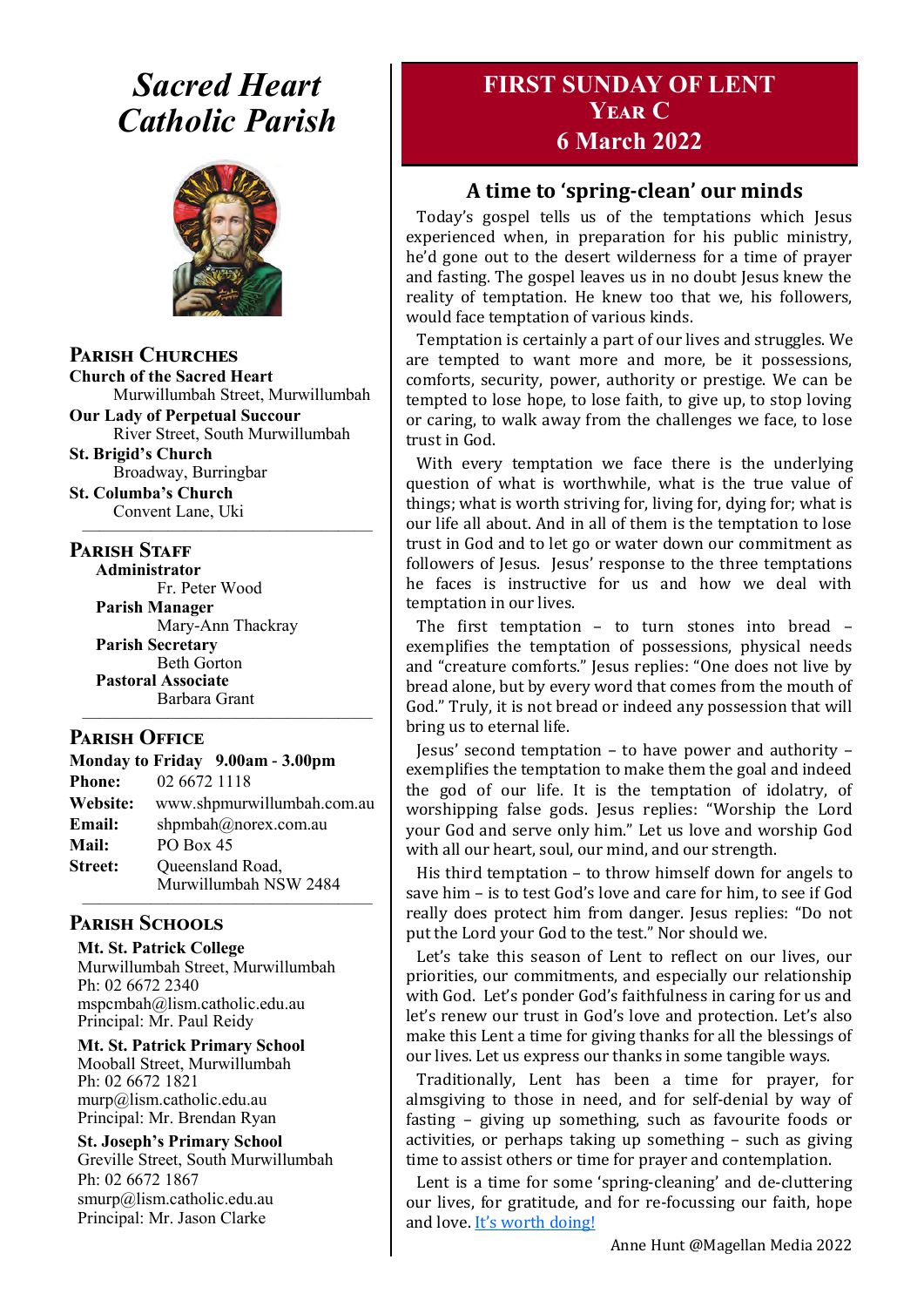# This week in the Parish  $6 - 13$  March

| Sunday 6    | THE FIRST SUNDAY OF LENT - Year C<br>8:00 am - Mass<br>10:00 am - Mass                                                                              |
|-------------|-----------------------------------------------------------------------------------------------------------------------------------------------------|
| Monday 7    | 9:00 am - Rosary & Prayers (see note below)                                                                                                         |
| Tuesday 8   | 4:30 pm - Hour of Prayer<br>5:30 pm - Mass<br>7:00 pm - Baptism Preparation Meeting                                                                 |
| Wednesday 9 | 11:00 am - Funeral prayers for Kathleen Everett<br>2:00 pm - Catholic Women's Group (see note page 3)<br>4:30 pm - Hour of Prayer<br>5:30 pm - Mass |
| Thursday 10 | 8:15 am - Mass<br>11:30 am - First Reconciliation Retreat & Sacrament                                                                               |
| Friday 11   | 10:00 am - Requiem Mass for Tony McKerrow<br>No 12:00 pm Mass today<br>12:30 pm - Stations of the Cross (see note below)                            |
| Saturday 12 | 9:00 am - Rosary in Sacred Heart Church<br>6:00pm - Vigil Mass                                                                                      |
| Sunday 13   | <b>SECOND SUNDAY OF LENT - Year C</b><br>8:00 am - Mass<br>10:00 am - Mass                                                                          |

RECONCILIATION IN LENT

Friday: 11:30 am - 11:50 am *Not 11 March (Funeral)* Saturday: 5.30 pm - 5.50 pm Sunday: 8.30 am - 8.50 am

## HOUR FOR PRIVATE PRAYER

Each Tuesday & Wednesday from 4:30 pm

#### **Wednesday Word**

Copies of Wednesday Word, with this weekend's readings, are available for you in the Church.

#### EXPOSITION OF THE BLESSED **SACRAMENT** First Friday of each month 11 am - 11:50 am

# **Please Pray For:**

#### **Recently Deceased**:

Beryl Allam, Robert Dusi, Tony McKerrow, Kathleen Everett, Margaret O'Neill, Max McCabe, Max Clark, Mathew Reynolds, Cheryl Hannan, Ursula Dowling

#### **Those Who Are Sick:**

Mary Coleman, Deb Craig, Fr Anthony Lemon, James Wallace

#### *Readings for this Sunday and next week:*

**FIRST SUNDAY OF LENT - Year C** Deut 26:4-10; Rom 10:8-13; Lk 4:1-13

**SECOND SUNDAY OF LENT - Year C** Gen 15:5-12, 17-18; Phil 3:17 - 4:1; Lk 9:28-36

# **Reading Roster | Year C**

**5/6 March | First Sunday of Lent** 

6 pm - Tim Waugh 8 am - Maree Coley 10 am - Lorraine Green **12/13 March | Second Sunday of Lent**  6 pm - Ken Mumford 8 am - Bernard Nolan 10 am - Mary-Ann Thackray

#### **Acknowledgement of Country**

**Rosary & Prayers** for God's Precious Infants and the Unborn Child - Monday 7 March - 9am - Sacred Heart Church. Pregnancy Help Line: 1300 139 313

#### **Baptism Preparation**

If you are considering having your child baptised please phone the Parish Office for enquiries and to book in for the Baptism Preparation Meeting. The next Baptism Preparation Meeting will be held on Tuesday 8 March at 7pm.

#### **STATIONS OF THE CROSS**

**Sacred Heart Church - 12.30pm Fridays during Lent led by Legion of Mary** (following 12.00 pm Mass)





**The Legion of Mary Annual Acies Ceremony 9am Mass Sunday 13 March St Joseph's Church, Tweed Heads All welcome to attend**

*We would like to acknowledge the Bundjalung people who are the Traditional Owners of this land on which we gather and pray today. We pay our respects to the Elders past, present and emerging, and extend that respect to other Aboriginal and Torres Strait Islander people past, present and emerging.*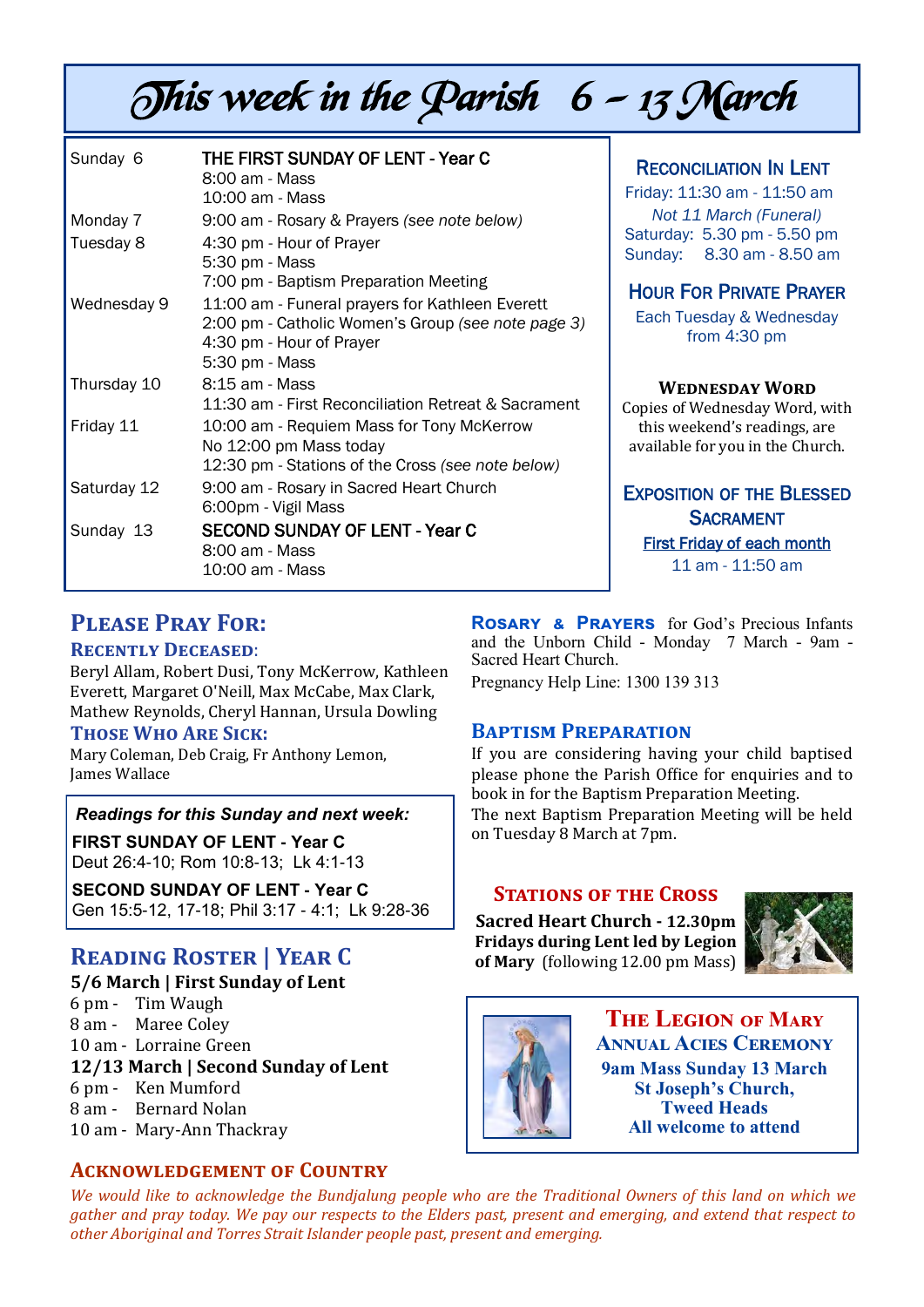# **The Diocese of Lismore 2022 Flood Appeal**





# **The Diocese of Lismore 2022 Flood Appeal**

#### **The Most Reverend Gregory Homeming OCD, Bishop of Lismore offers his message of comfort, support and hope to the people of Northern NSW.**

The Diocese of Lismore today launched its 2022 Flood Appeal. To donate, please transfer funds to the account below:

#### BSB: **037-889** Account No: **1061 5829** Account Name: **DOL Flood Appeal**

Unfortunately this appeal is not tax deductible. If you are having trouble donating, please email [appeals@lismore.catholic.org.au.](mailto:appeals@lismore.catholic.org.au)



## **SYNOD OF Bishops**

The online portal for the Synod on Synodality

consultation will be open until Sunday, March 13.

Don't miss out on this chance to take part in a global conversation about the Catholic Church. How are we called to walk together as Christians? How can we listen to one another in making important decisions about our faith and our mission?

Find out more and share your contribution at: [https://](https://catholic.org.au/synodalchurch) [catholic.org.au/synodalchurch](https://catholic.org.au/synodalchurch) or directly to Matt Digges [mattdigges@scca.net.au](mailto:mattdigges@scca.net.au) our Diocesan contact



## **Safeguarding Awareness & Mandatory Reporting Training**

**Meetings set down for Monday 7 March has been postponed - date to be advised.**

### **Catholic Women's Group**

**Meeting, Cuppa and Social Get-Together Wednesday 9 March at 2pm Home of Barbara Cook, 63 Byangum Road Ground level access**

Ph: 026672 3377 Mobile: 0459 955 394 *(At present you may not able to contact through phones, you are welcome to just turn up)* 

*Bishop Greg's Lenten Talk Series continues!*  This years Lenten talks will focus on the **Spirituality of St John of the Cross. Talks will be available from 6pm on Thursdays 10, 17 & 24 March on the YouTube channel https://www.youtube.com/c/LismoreDioceseAU All are most welcome!**